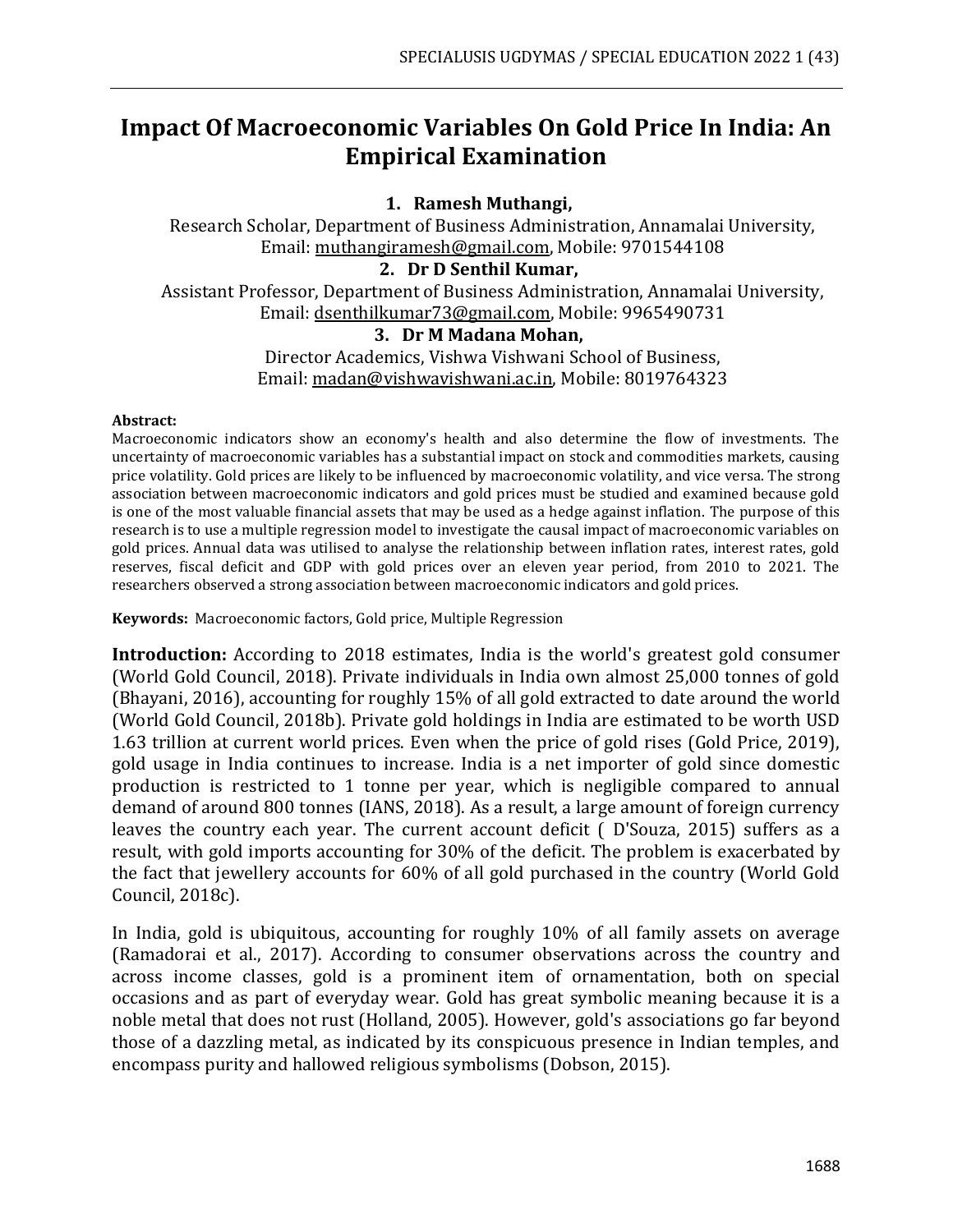In addition to its monetary value, consumers place a high value on gold: for Indian families, gold has both investment (monetary value driven by cognitive connections) and sentimental value (emotional value, driven by affective associations). Lower-income people can acquire access to both legal and illegal lending markets by promising gold (Churiwal and Shreni, 2012). This enables for risk-taking and social mobility, which is especially crucial for India's massive internal migrant population (Kundu, 2018).

Because commodity prices are thought to be able to absorb new information faster than consumer prices, gold and silver prices could be used to gauge inflation expectations. When a country's inflation rate is high, investors frequently purchase large amounts of gold. Gold demand rises during inflationary periods due to its inherent worth and limited supply. Because gold cannot be diluted, it retains its value far better than other types of currency.

The value of a country's currency is directly proportional to its imports and exports. The value of a country's currency rises when it exports. A country that exports gold reserves, in particular, will see its currency strengthen. To put it another way, a rise in gold prices can lead to a trade surplus. The Central Bank's acquisition of gold determines the supply and demand for domestic currency, which may lead to inflation. This happens because banks rely on producing more money to buy gold, resulting in a fiat currency glut.

Gold is frequently used as an absolute substitute for a country's currency appreciating. Although there is a relationship between gold prices and the value of fiat currency, the inverse is not always true. In that case, if there is a high demand for gold production, gold prices will rise, but so will the local currency. Gold's value has a significant impact on the value of world currencies. Gold prices have increased by 900 percent in the last ten years.

# **Literature Review**

The gold prices in India are continuously increasing due to domestic demand based on security, liquidity and diversified portfolio. The historic data indicates that investing in gold is a safe option when the stock market collapses or dollar deteriorates as the gold prices increase during that time (Guar et al., 2010)

According to World Gold council report, India is the world's largest single market for the consumption of gold. This leads to include macro and other market indicators such as crude oil price, exchange rate, interest rate, inflation for future research

(Kumar, 2005) The Dollar has been regarded as the dominant global currency since the postwar period. The dollar is an important medium of exchange and a means of storing wealth. Many countries keep reserves for currency fluctuations in dollars. If people believe the dollar is vulnerable, they may sell US dollar assets in favour of something more secure, such as other currencies or gold.

(Le et al., 2011) showed that there is a long-run relationship existing between the prices of oil and gold which imply that the oil price can be used to predict the gold price and gold can be used as a hedge against inflation rate. (Narayan et al., 2010) Investors do use the gold market as a hedge against inflation rate, and the oil market can be used to predict the gold market prices and vice versa with markets inefficiencies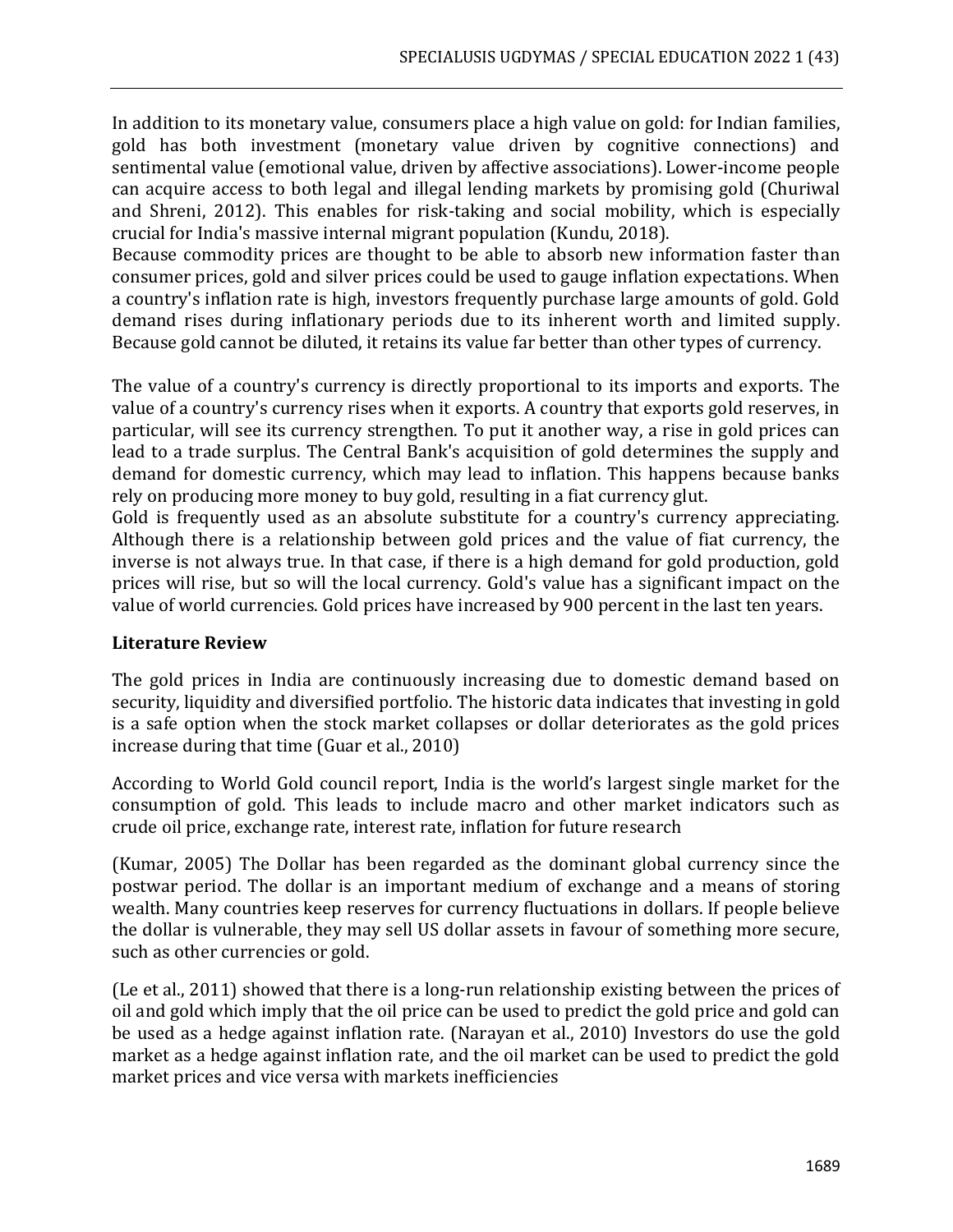Consumers have a great love for gold, particularly jewellery (Churiwal and Shreni, 2012), to the point that gold is rarely sold and is only swapped for other gold things if absolutely necessary (Sahay and Mukherjee, 2016). Consumers prefer solid gold, such as jewellery, bars, and coins, to other investment options such as gold bonds, equity, and bank deposits, and are frequently influenced by family elders (Balaji and Maheswari, 2014; Ramadorai et al., 2017).

Krauth (2011) in his article has mentioned about some factors affecting prices of gold. Ho, Wang & Liou (2010) also have stated that gold prices are affected by dollar index. Aggarwal & Lucey (2005) have also discussed about crossing psychological price barriers of gold. Feldstein (1978) has mentioned how gold prices are affected by inflation. Greely & Currie (2005) in their paper have examined the causes for increase in demand for gold in last decade and how this contributed towards price rise of gold. Butler. J (2012) in his book has stated how increasing gold prices will affect economies of countries and gave measures to cope up with this scenario.

A safeguard against inflation According to popular belief, gold would not only have to be uncorrelated with inflation, but it would also have to be negatively correlated (Fei & Adibe 2010). As a result, gold has always been regarded as an excellent inflation hedge.

In October 2009, India purchased 200 tonnes of gold from the International Monetary Fund, putting it ahead of Russia in ninth place (Bloomberg, 2009). This was mostly owing to the Reserve Bank of India's strategic decision to diversify its FOREX portfolio while also strengthening the currency (Karunagaran, 2011)

Zakaria et al. (2015) used Pooled Ordinary Least Squares methodology to identify the factors influencing gold prices in Malaysia and assessed the prospective relationships between the dependent variable gold price and the independent variables like inflation rate, interest rate, and exchange rate. The findings demonstrated that gold prices were highly related to inflation, exchange, and interest rates.

Tufail and Batool (2013) used co-integration and VECMs to examine the causes of inflation as well as the inflation-hedging features of various assets, and found that gold prices are positively and significantly associated to inflation in Pakistan.

# **Methodology**

# **Objectives:**

The aim of the study is to identify the impact of macroeconomic variables on gold prices in India.

Hypothesis:

Ho: There is no impact of macroeconomic variables on gold prices in India.

Period of study: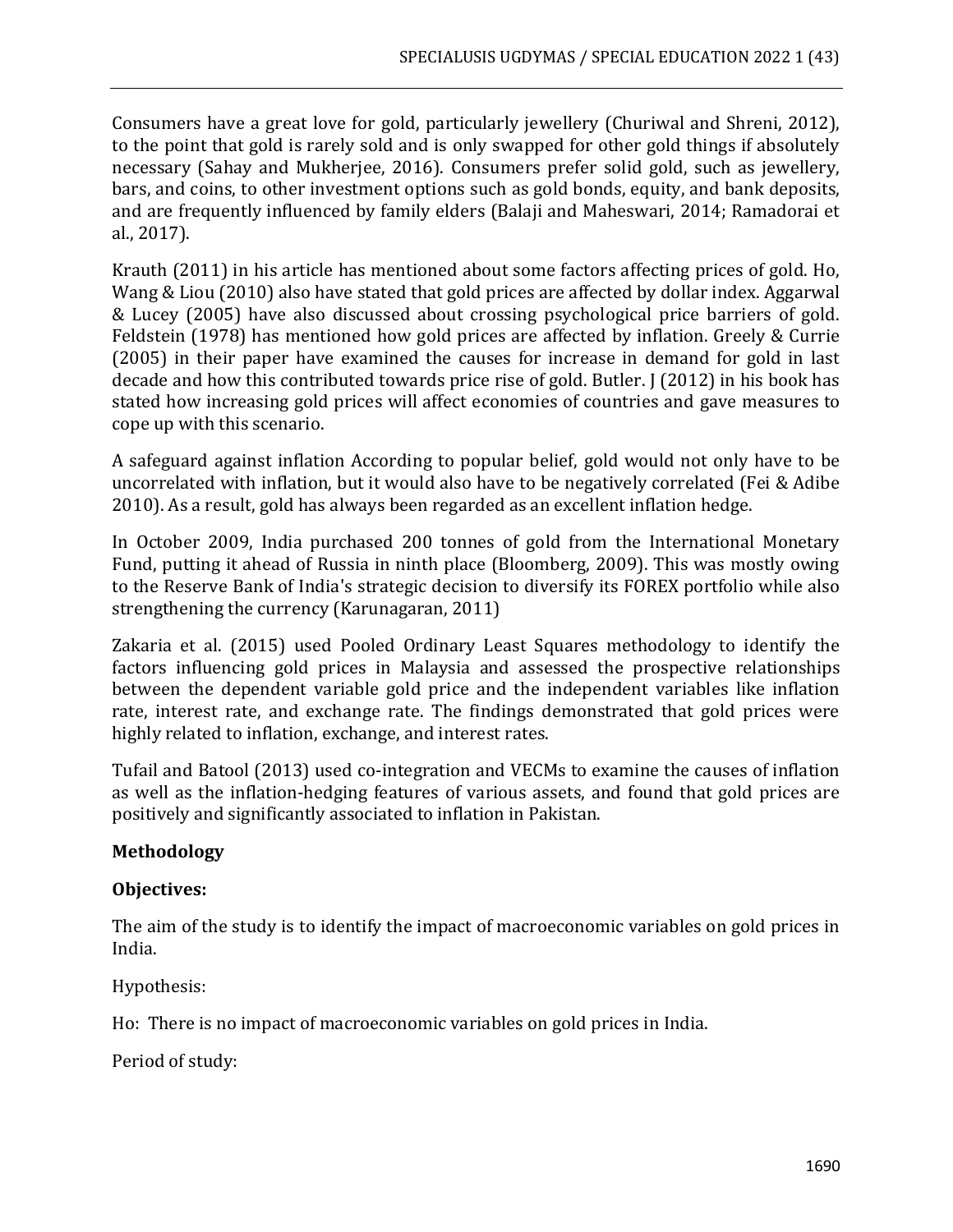This research has been carried out considering the data from January 2010 till December 2021.

Scope of study:

- The study was confined to macroeconomic variables like inflation, Gold reserves, interest rates and GDP.
- The study period had its own economic, political, and social situation and environment, which could have an impact on the prices of the scripts; consequently, the results are susceptible to an assessment of the situations and environment at the time.

Type of Data:

The study considered secondary data from RBI bulletin, World Gold Council, World Bank Data, News papers and Magazines.

# **Independent Variables:**

Gross domestic product (GDP) demonstrates that when the economy grows quickly people's incomes and purchasing power rise, as does demand for gold. However, the gold price is significantly driven by investment demand rather than consumer demand because consumers are price takers rather than price setters, so they buy more when prices fall and vice versa.

Rising interest rates may even have a bullish effect on gold prices. Bonds and dividendpaying stocks typically pay higher interest rates when the RBI raises its key interest rate. Higher interest rates, on the other hand, increase the opportunity cost of owning gold.

Because gold has a direct relationship with inflation, the inflation rate is related to gold prices. When there is a lot of inflation, the value of paper money falls in terms of the goods and services it can buy. As a result, as inflation rises, so does demand for gold, and vice versa.

# **Dependent Variable:**

Price of gold in India.

# **Result and Discussion**

# **PART-A:**

| <b>Variables</b><br><b>Coefficients</b> |              | <b>Standard Error</b> | t Stat     | <b>P-value</b> |
|-----------------------------------------|--------------|-----------------------|------------|----------------|
| <b>Constant</b>                         | -11683.49188 | 13641.13058           | $-0.85649$ | 0.430851546    |
| <b>Inflation</b>                        | -25040.59774 | 48768.88765           | $-0.51345$ | 0.629509113    |
| <b>Gold Reserves</b>                    | 62.84929144  | 24.22873509           | 2.593998   | 0.048601074    |
| <b>Fiscal deficit</b>                   | 1536.338678  | 1025.158016           | 1.498636   | 0.194243657    |
| Interest rates                          | 297.5266983  | 468.7068085           | 0.634782   | 0.553477227    |
| <b>GDP</b>                              | -620.0835146 | 231.0004397           | $-2.68434$ | 0.043593022    |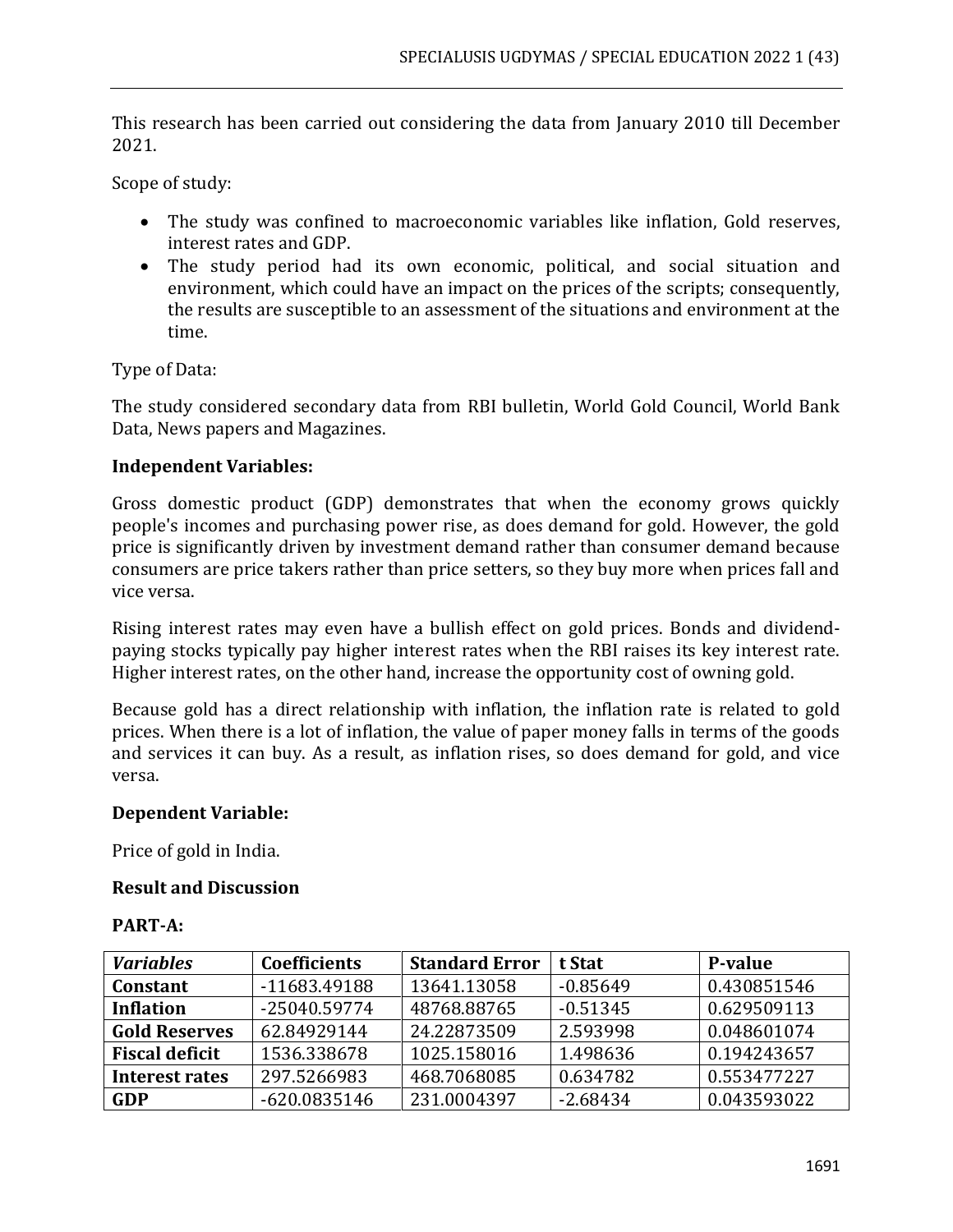The P value of independent variables i.e. Gold reserves and GDP is less than 5%, which is significant implies that these two variables are majorly influencing the gold prices. But in case of inflation, fiscal deficit and interest rates the critical value is above 5%, implies they are not significantly influencing the price of gold.

From the above table, based on coefficients it can be inferred that, if the values are negative they are inversely related and if the values are positive they are directly related.

# **PART-B: Regression Statistics**

| Multiple R               | 0.980395225 |  |
|--------------------------|-------------|--|
| R Square                 | 0.961174797 |  |
| <b>Adjusted R Square</b> | 0.922349594 |  |
| <b>Standard Error</b>    | 1884.248184 |  |

From the table it is evident that as the R square value is 96.11%, it indicates that variation in the gold prices can be best explained by the selected macroeconomic variables. Hence model is best fitted.

# **ANOVA**

|            | df | SS                     | МS      |                           | Significance F |
|------------|----|------------------------|---------|---------------------------|----------------|
| Regression |    | 439475687.3   87895137 |         | 24.75646542   0.001546941 |                |
| Residual   |    | 17751956.1             | 3550391 |                           |                |
| Total      | 10 | 457227643.4            |         |                           |                |

From the above table it is evident that null hypothesis is rejected as the p-value is than 5%. Hence it is proved that the selected five independent variables namely inflation, gold reserves, fiscal deficit, interest rates and gdp are effecting the prices of gold.

# **Conclusion:**

The current article is a modest attempt to investigate the causal relationship between gold prices and Indian macroeconomic indicators. Gold reserves and GDP have a substantial independent impact on gold prices, whereas inflation, fiscal deficits, and interest rates have a minor impact on gold prices. However the selected five independent variables have a significant impact on gold prices in India.

- 1. Aggarwal, R. and Soenen, L. A. (1988), "The Nature and Efficiency of Gold Market", Journal of Portfolio Management, Vol. 14, No. 3, pp.
- 2. Baber, P., Baber, R., & Thomas, G. (2013). Factors affecting Gold prices: a case study of India. In National Conference on Evolving Paradigms in Manufacturing and Service Sectors.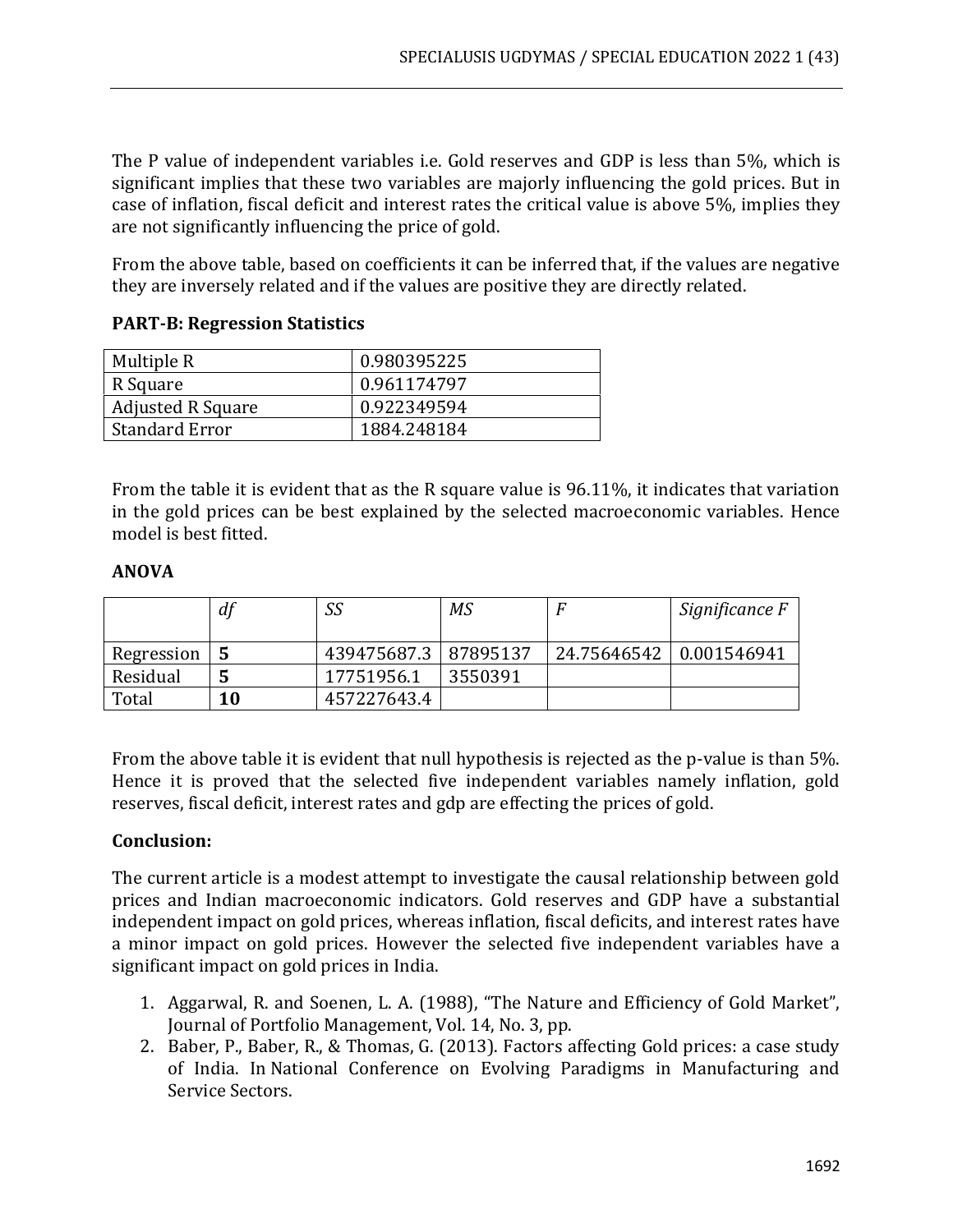- 3. Balaji, K., Maheswari, R., 2014. A paradigm shift in the buying behavior of Indians towards gold jewelry – a theoretical approach with reference to the growth of branded retailers. Indian J. Appl. Res. 4 (2), 11–13.
- 4. Bapna, I., Sood, V., Totala, N. K., & Saluja, H. S. (2012). Dynamics of macroeconomic variables affecting price innovation in gold: a relationship analysis. Pacific Business Review International, 5(1), 1-10.
- 5. Bhayani, R., 2016. Gold bonds worth 14 tonnes sold in six tranches: Govt. Bus. Stand. Retrieved from https://www.business-standard.com/article/markets/gold-bondsworth-14-tonnes-sold-in-six-tranches-govt-116111900037\_1.html on January 2, 2019.
- 6. Churiwal, A., Shreni, A., 2012. Surveying the Indian Gold Market. Cognizant 20-20 Insights.
- 7. D'SOUZA, E. R. R. O. L. (2015). Gold monetisation scheme for India. Economic and Political Weekly, 23-27.
- 8. Fei F. and Adibe K, (2010), "Theories of gold price movement: Common wisdom or myths" Undergraduate Economic Review: Vol. 6: Issue. 1, Article 5.
- 9. Gaur, A., & Bansal, M. (2010). A comparative study of gold price movements in Indian and global markets. Indian Journal of Finance, 4(2), 32-37.
- 10. Goel, c. The gold monetization scheme–its impact on the Indian banking system and the Indian economy.
- 11. Hashim, S. L., Ramlan, H., Razali, N. H., & Nordin, N. Z. (2017). Macroeconomic variables affecting the volatility of gold price. Journal of Global Business and Social Entrepreneurship (GBSE), 3(5), 97-106.
- 12. Holland, T. (2005). The symbolic power of gold. SAIS Review of International Affairs, 25(2), 139-140
- 13. Holland, T., 2005. The symbolic power of gold. SAIS Rev. Int. Affairs 25 (2), 139–140
- 14. https://rbidocs.rbi.org.in/rdocs/Publications/PDFs/149TFB3ED82380504951AAC D840C3F079050.PDF
- 15. IANS, 2018. India Can Produce 100 Tonnes of Gold Per Year: Expert. Economic Times. Retrieved from. https://economictimes.indiatimes.com/industry/consproducts/ fashion-/-cosmetics-/-jewelry/india-can-produce-100-tonnes-of-goldper-year-exp ert/articleshow/65876678.cms. on January 1, 2019.
- 16. Karunagaran A. (2011), "Recent Global Crisis and the Demand for Gold by Central Banks: An Analytical Perspective", Reserve Working Paper series, Department Of Economic and Policy Research
- 17. Kumar, N. (2005). Factors Affecting Gold, World Gold Council. http://www.personalfn.com. Visited on 12th Feb., 2012.
- 18. Kundu, A., 2018. Are Indians moving more freely within the country? Hindustan Times. Retrieved from. https://www.hindustantimes.com/analysis/are-indiansmovin g-more-freely-within-the-country/story-aPevToefanJOERKgknmZ3K.html. on January 3, 2019.
- 19. Le, T. H., & Chang, Y. (2011). Oil and gold: correlation or causation?
- 20. Mahdavi, S., & Zhou, S. (1997). Gold and commodity prices as leading indicators of inflation: Tests of long-run relationship and predictive performance. Journal of Economics and Business, 49(5), 475-489.
- 21. https://www.investopedia.com/articles/forex/11/golds-effect